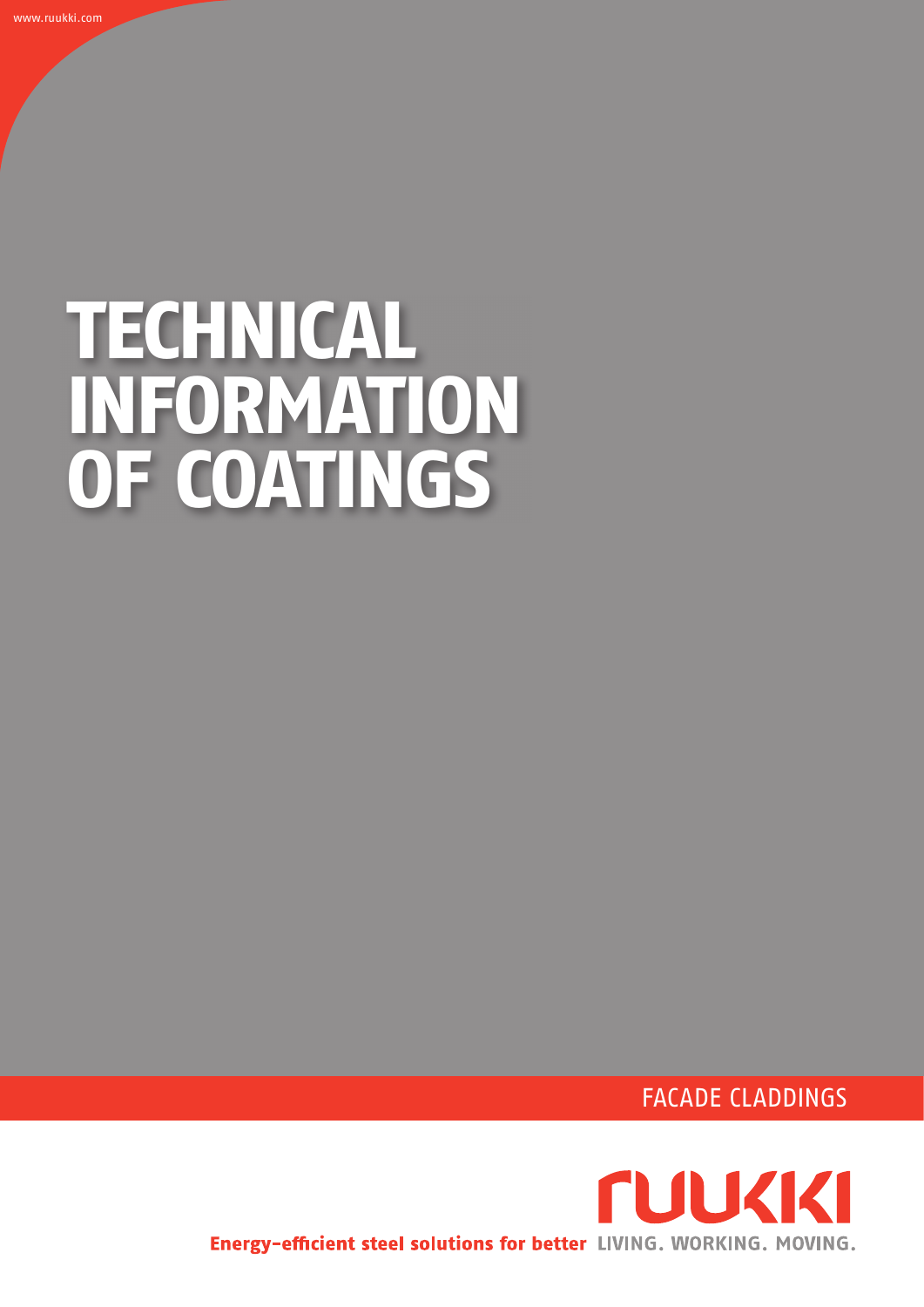## **• Coatings**

#### **PVDF matt**

- **•** Matt colour coating recommended for normal exterior use.
- **•** Excellent UV radiation and stain resistance.
- **•** Recommended for uses where modern distinguished appearance is required and excellent colour durability is valued.
- **•** Metallic colours available.

#### **PVDF**

- **•** Coating recommended for normal exterior use.
- **•** Excellent UV radiation and stain resistance.
- Recommended for uses where excellent colour durability is valued.
- **•** Metallic colours available.

#### **PVDF HB**

- **•** Coating with thicker primer for very corrosive climates.
- Recommended for the use in conditions where corrosion resistance is very important, such as marine and industrial environments.
- **•** Metallic colours available.

#### **Powder coating matt**

- **•** Matt powder coating recommended for normal and demanding exterior use.
- **•** Substrate can be either epoxy coated galvanized steel or pretreated aluminium.
- High quality powder, UV resistance is very good.
- **•** Metallic and pearlescent colours available.
- **•** Powder coating is not available for Liberta Grande panels.

### **• Coating structures**

#### **PVDF coated steel**



1)  PVDF coating 2) Primer 3) Passivation layer 4) Zinc coating

- 5) Steel sheet
- 6) Backing coat

## **Powder coated steel**



1)  Powder coating 2) Epoxy coating 3) Primer 4) Passivation layer 5) Zinc coating 6) Steel sheet

- 
- 7)  Backing coat





1)  Powder coating 2) Pretreatment 3) Aluminium sheet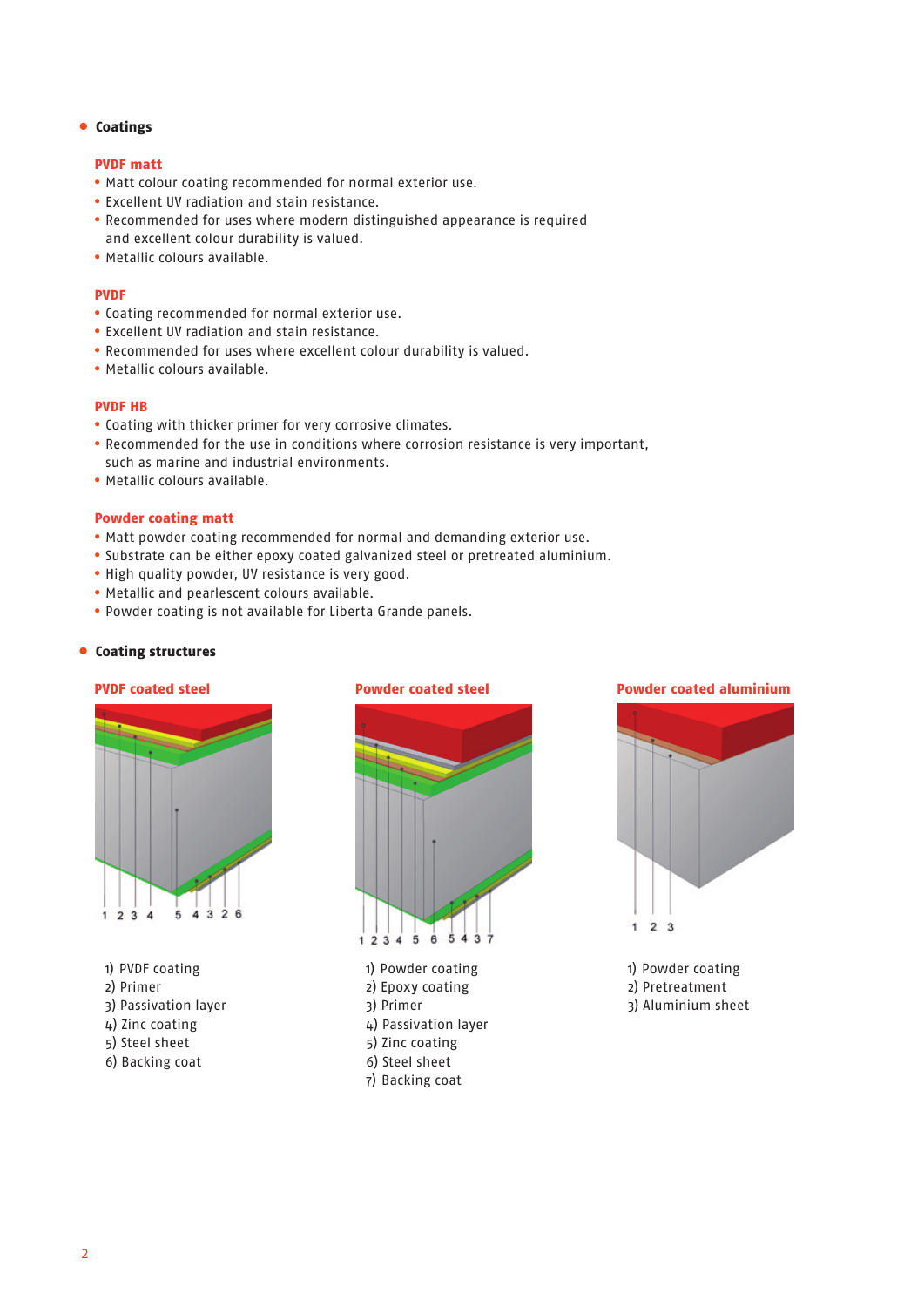# **• Coating properties**

| <b>Property</b>                            | Coating             |                  |                  |                                 |
|--------------------------------------------|---------------------|------------------|------------------|---------------------------------|
|                                            | <b>PVDF matt</b>    | <b>PVDF</b>      | <b>PVDF HB</b>   | <b>Powder coating</b><br>matt * |
| Film thickness $(\mu m)$ **                | 27                  | 27               | 40               | $60 - 90$                       |
| Surface pattern                            | slightly structured | smooth           | smooth           | slightly structured             |
| Gloss (Gardner 60°) **                     | $3 - 5$             | 35               | 35               | 10                              |
| Min. bending radius (T=sheet thickness) ** | 1T                  | 1T               | 1                |                                 |
| Lowest forming temperature (°C)            | $-10$               | $-10$            | $-10$            |                                 |
| Highest use temperature (°C)               | 110                 | 110              | 110              | 90                              |
| UV radiation resistance **                 | excellent / RUV4    | excellent / RUV4 | excellent / RUV4 | very good / RUV4                |
| Corrosion resistance / EN 12944-2 ***      | very good / C3      | very good / C3   | excellent / C4   | excellent / C4                  |
| Scratch resistance                         | good                | good             | very good        | excellent                       |
| Stain resistance                           | excellent           | excellent        | excellent        | good                            |
| Solvent resistance ****                    | very good           | very good        | very good        | good                            |

\*) Powder coating is not available for Liberta Grande panels.

\*\*) EN 10169

\*\*\*) If climate is C5, contact sales or technical support.

\*\*\*\*) White spirit / mineral spirit, rubbing with a smooth cloth